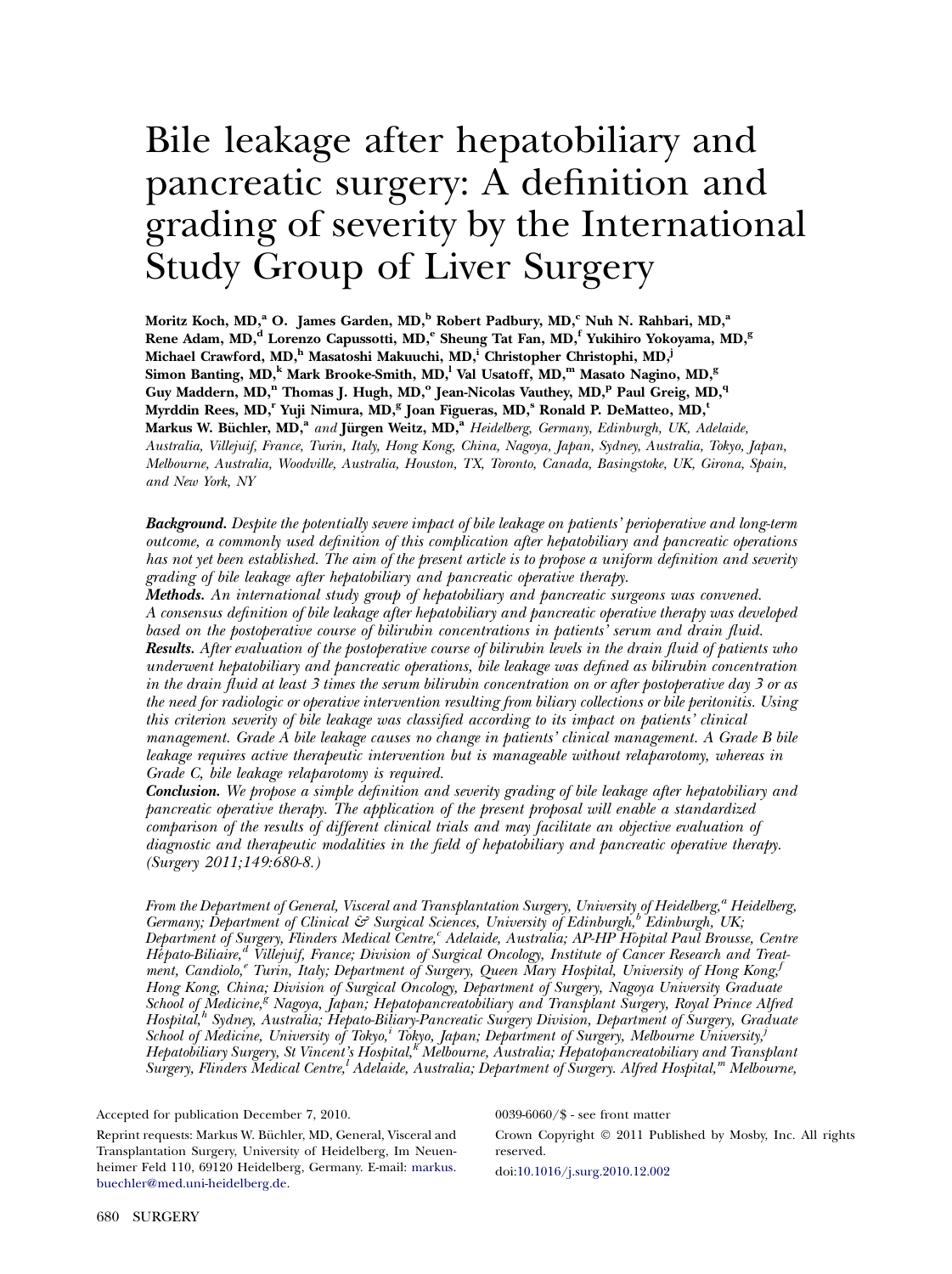Australia; University of Adelaide Discipline of Surgery, The Queen Elizabeth Hospital,<sup>n</sup> Woodville, Australia; Department of Gastrointestinal Surgery, Royal North Shore Hospital,<sup>o</sup> Sydney, Australia; Department of Surgical Oncology, The University of Texas M. D. Anderson Cancer Center,<sup>p</sup> Houston, TX; Department of Surgery, Toronto General Hospital, University of Toronto,<sup>q</sup> Toronto, Canada; Department of Hepatobiliary Surgery, North Hampshire Hospital,<sup>r</sup> Basingstoke, UK; Hepatobiliary and Pancretic Division of Surgery, ''Josep Trueta'' Hospital IDiBGi, University of Girona, Scirona, Spain; Department of Surgery, Memorial Sloan-Kettering Cancer Center,<sup>t</sup> New York, NY

SURGICAL RESECTION is the primary therapy for various hepatobiliary diseases.<sup>1</sup> Advances in surgical technique and perioperative management have decreased the morbidity and mortality substantially after hepatobiliary and pancreatic operations over recent decades.<sup>[2,3](#page-7-0)</sup> Bile leakage, however, remains a major cause of postoperative morbidity, often leading to a prolonged hospital stay, delayed removal of abdominal drains, and need for additional (invasive) diagnostic tests and interventions, respectively.<sup>4</sup> In severe cases, bile leakage causes abdominal sepsis and may result in death. Besides its impact on perioperative outcome, the development of bile leakage as a surgical complication may affect the long-term outcome of patients adversely undergoing operative treatment for malignant disease.<sup>5-8</sup>

Bile leakage can develop after a broad range of surgical interventions of the liver, gallbladder, and bile ducts. In this context, one must differentiate between bile leakage from the cut surface of the liver after liver resection without biliary reconstruction and bile leakage after biliary reconstruction (ie, hepaticoenterostomy) in hepatobiliary interventions including those of the pancreatic head. Despite its known relevance for the outcome of patients undergoing hepatobiliary and pancreatic operative therapy, no standardized definition and grading of bile leakage currently exists. This lack of standardization, in part, may explain why the proportion of patients found to have this complication varies considerably across surgical reports. The incidence of bile leakage after liver resection without biliary reconstruction ranges from 3.6% to  $12\%$ <sup>[9](#page-7-0)</sup> and after hepaticojejunostomy ranges from  $0.4\%$  to  $8\%$ .<sup>[10](#page-7-0)</sup> Owing to the various applied definitions, an accurate comparison of results from different studies and institutions has not yet been possible. Recently, definitions of 3 major complications after pancreatic and rectal operative therapy have been published in an attempt to standardize reporting within clinical studies. $11-14$  Although these definitions have gained rapid wide acceptance, a standardized definition and grading of severity has not yet been established for bile leakage after hepatobiliary and pancreatic operations. For this reason, our aim was to suggest a generally applicable definition of bile leakage that may be used in reports of patients undergoing hepatobiliary and pancreatic operations.

### METHODS

Literature search. An extensive search of the literature was performed within the Medline database. To identify existing definitions of bile leakage, we reviewed articles on hepatobiliary operations and pancreatic head resections of the past 20 years. Furthermore, we screened studies on liver and pancreatic head resections published in the leading surgery journals within the past 5 years to determine whether a definition of bile leakage has been accepted already among hepatobiliary surgeons. No restrictions were in place in regard to the indication for liver and pancreatic operative therapy (ie, malignant or benign disease) or the surgical techniques applied (eg, transection of the liver parenchyma).

Patients. Patients who underwent hepatic resection ( $n = 50$ ) or pancreatic resection ( $n = 25$ ) with an uneventful postoperative course at the Departments of General, Visceral, and Transplantation Surgery, University of Heidelberg were included in an analysis to evaluate the postoperative changes of bilirubin concentrations in the serum and drain fluid. Patients were treated as described previously.[15-17](#page-7-0) The proposed definition and classification of severity was applied subsequently in separate validation cohorts of patients who underwent hepatic resection ( $n = 70$ ) or pancreatic resection ( $n = 50$ ) at the same institution.

Study group. An international study group of liver surgery (ISGLS) was convened in August 2008. Drafts of the definition and severity grading of bile leakage after hepatobiliary and pancreatic operations were sent to the members of the ISGLS for critical review.

During the Annual Meeting of the Australian and New Zealand Hepatic, Pancreatic and Biliary Association in Coolum, Australia in October 2008, a consensus conference was held. The proposal was discussed extensively at this meeting, and the decision was made to consider the actual postoperative course of bilirubin concentrations in the serum and drain fluid of patients undergoing hepatic and pancreatic resection for the definition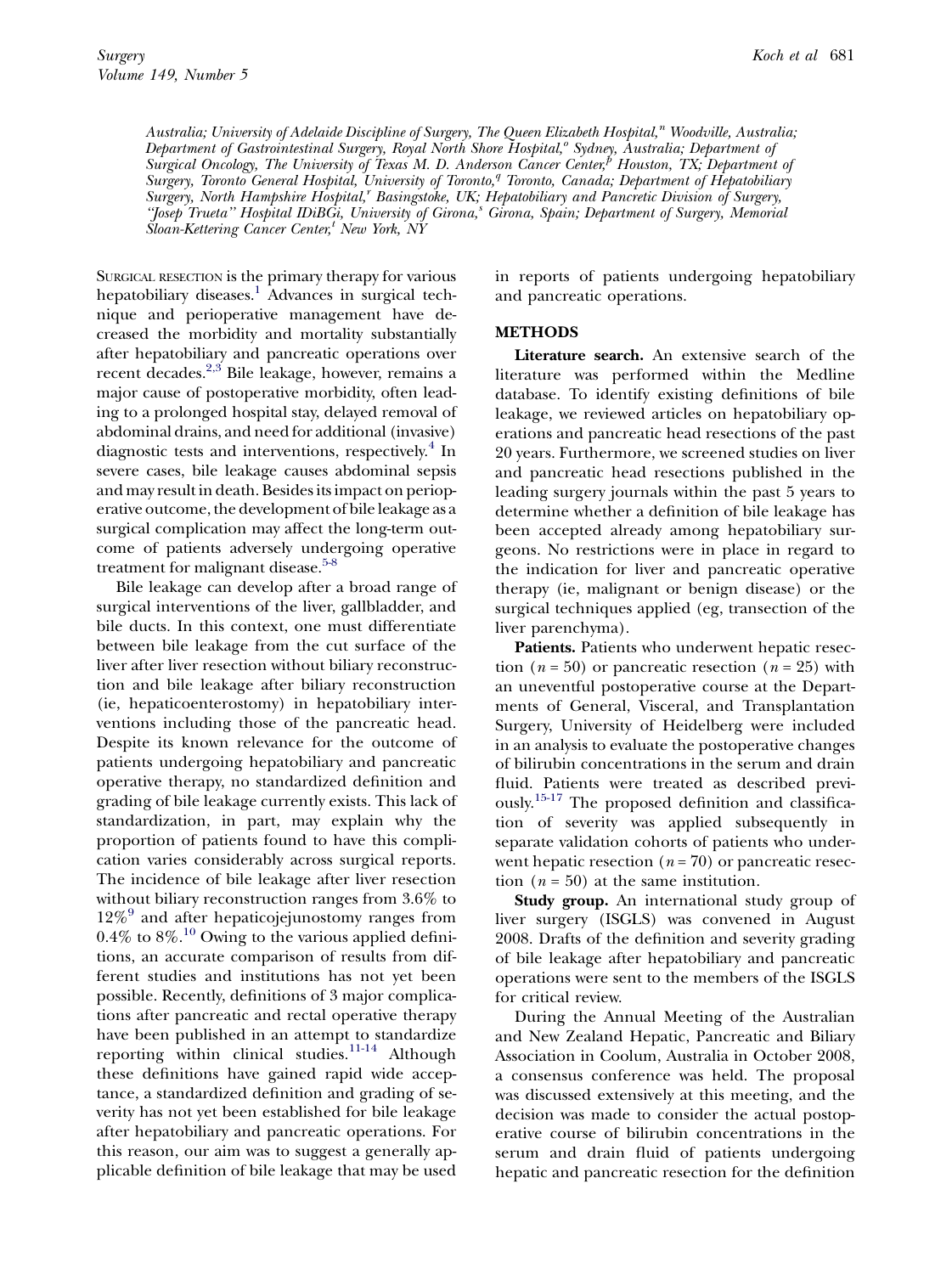of bile leakage. After data collection was completed, a revised version of the manuscript was sent to the members of the ISGLS in February 2010. In March 2010, the manuscript was recirculated among the authors for final approval.

Statistical analyses. Categorical variables were presented as absolute and relative frequencies. Continuous variables were expressed as median and range and were compared using the Mann-Whitney U test. Statistical analyses were carried out using JMP software (SAS Institute, Cary, NC).

## RESULTS

**Terminology.** The terms "bile leakage," "bile leak," "biliary fistula," "biliary leakage," and "biliary leak'' were used in the literature to report postoperative loss of bile fluid via abdominal drains after hepatobiliary and pancreatic operative therapy. The term ''bilioma'' was used primarily for postoperative bile fluid collection in the abdominal cavity requiring drainage.

Available definitions in the literature. Our review of the literature revealed that a generally used or accepted definition of bile leakage has not been established. Many different definitions have been used in the various studies on hepatic and pancreatic operative therapy. In most cases, the definition of postoperative bile leakage was based on rather arbitrary cut-off values for the volume of drain fluid and/or the bilirubin concentration within the drain fluid. These cut-off values varied and ranged from 20 to 50 mL for the volume of drain fluid<sup>10,18-20</sup> and from 5 to 20 mg/dL for the con-centration of bilirubin in the drain fluid.<sup>[21-23](#page-8-0)</sup> Furthermore, some authors related the bilirubin concentration in the drain fluid to the serum bilirubin concentration to make the diagnosis of bile leakage.[24-26](#page-8-0) Most definitions of bile leakage included certain time points or time intervals that varied between 24 hours and 14 days after opera-tion.<sup>[10,18,20-22,27](#page-7-0)</sup> Finally, an abdominal collection of bile fluid that was detected either by percutaneous drainage or during re-operation also was defined as bile leakage by some authors.<sup>[9,25,28](#page-7-0)</sup>

Few studies described a grading system to report the severity of bile leakage. One study used a grading system based exclusively on specific radiologic examinations and, therefore, was not applicable for the routine clinical setting. $26$  Another study distinguished between minor and major bile leakage, but this classification was designed only for the purpose of their specific analysis.<sup>[28](#page-8-0)</sup> Bruce et al suggested a grading system of 3 grades of hepatopancreaticobiliary leakage based on the patient's symptoms and the management required.

These authors distinguished a radiologic leak with no clinical symptoms and no change in management, a minor leak with >50 mL drainage per day requiring no change in management, and a major leak with severe disruption of the anastomo-sis requiring a change in patients' management.<sup>[29](#page-8-0)</sup>

Consensus definition of bile leakage after hepatobiliary and pancreatic operative therapy. The postoperative changes in bilirubin concentrations in the drain fluid and serum were analyzed in patients who underwent hepatic resection  $(n = 50)$ or pancreatic head resection and total pancreatectomy ( $n = 25$ ) with an uneventful postoperative course ([Table I](#page-3-0)). These analyses showed that postoperative bilirubin concentrations in the drain fluid and serum were similar in patients with hepatic resection [\(Fig,](#page-4-0) A) and pancreatic resection  $(Fig, B)$  $(Fig, B)$  $(Fig, B)$ .

Considering the regular kinetics of bilirubin concentrations in the drain fluid and serum, we suggest defining bile leakage after hepatobiliary and pancreatic resection as a discharge of fluid with an increased bilirubin concentration via the intra-abdominal drains on or after postoperative day 3 or as the need for radiologic intervention (ie, interventional drainage) and relaparatomy for biliary collections and bile peritonitis, respectively. Increased bilirubin concentration in the intra-abdominal drain or within biliary collections are defined as a bilirubin concentration at least 3 times the serum bilirubin concentration measured at the same time.

Bile leakage may originate from the cut surface of the liver, from injury of the bile ducts, or from anastomotic leakage after bilioenteric anastomosis.

Grading of bile leakage. The presented consensus definition should be applied to identify the postoperative complication of bile leakage. This definition includes all clinical presentations of postoperative bile leakage ranging from asymptomatic bile leakage to life-threatening conditions. To provide a classification of the severity of bile leakage, we propose a grading system that stages bile leakage into 3 grades (A–C) based on the impact of this complication on patients' clinical management [\(Table II\)](#page-4-0).

Bile leakage grade A: Grade A bile leakage has little or no impact on patients' clinical management. These patients remain in a good clinical condition, and leakage is controlled adequately by an intra-abdominal drain. The volume of drain fluid usually decreases daily as does the bilirubin concentration of the fluid. Additional diagnostic or therapeutic interventions are not necessary. Abdominal imaging, however, may demonstrate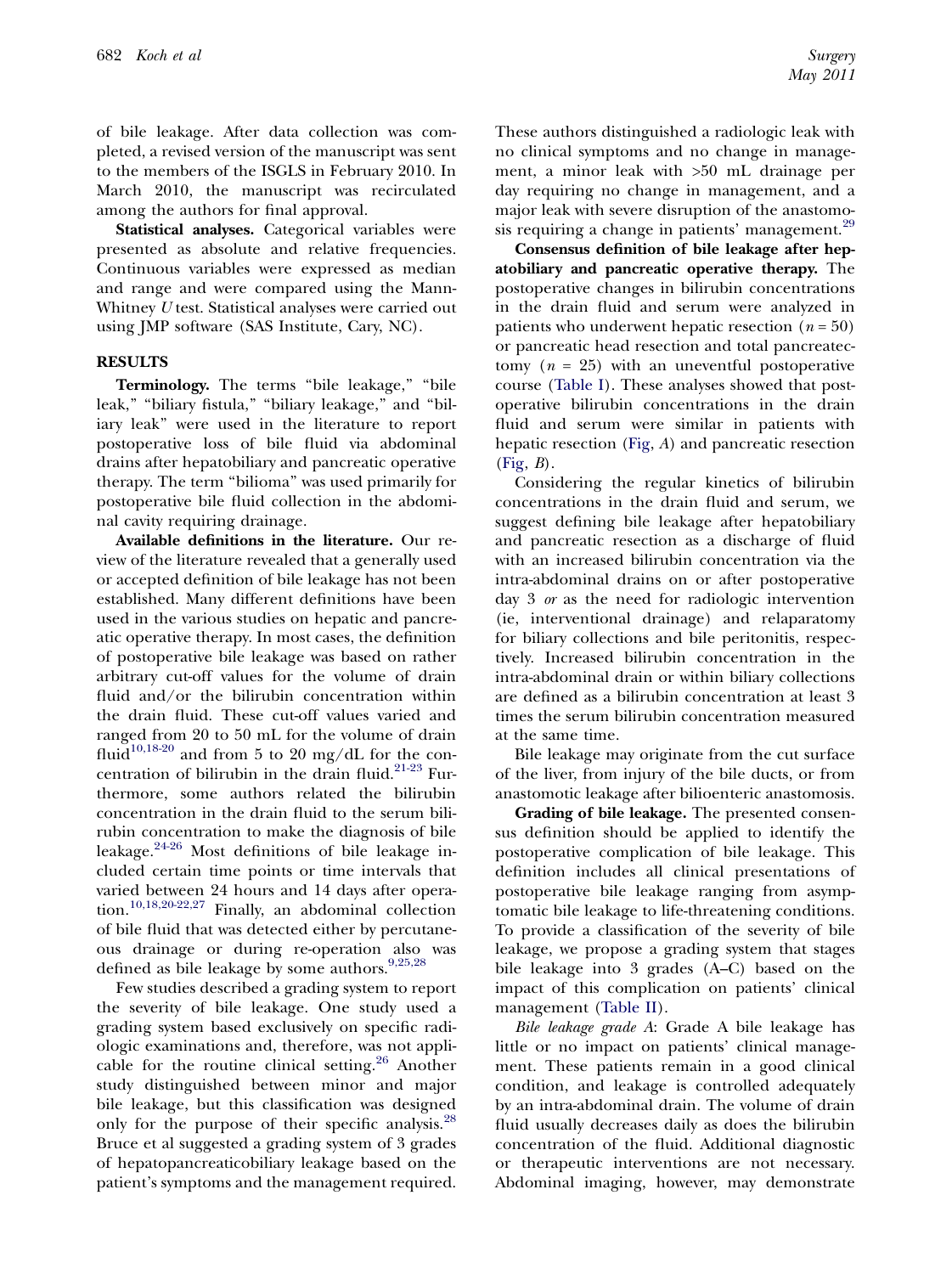| Hepatic resection<br>$(n = 50)$             |                   | Pancreatic resection<br>$(n = 25)$           |                  |  |
|---------------------------------------------|-------------------|----------------------------------------------|------------------|--|
| Age [years]                                 | $62(37-82)$       | Age [years]                                  | $61(37-83)$      |  |
| <b>Sex</b>                                  |                   | <b>Sex</b>                                   |                  |  |
| Male                                        | 22 (44)           | Male                                         | 16 (64)          |  |
| Female                                      | 28 (56)           | Female                                       | 9(36)            |  |
| Diagnosis                                   |                   | Diagnosis                                    |                  |  |
| Primary malignancy                          | 12(24)            | Pancreatic cancer                            | 11(44)           |  |
| Metastatic disease                          | 34 (68)           | Chronic pancreatitis                         | 8(32)            |  |
| Benign disease                              | 4(8)              | Other                                        | 6(24)            |  |
| Surgical procedure                          |                   | Surgical procedure                           |                  |  |
| Right hemihepatecomy                        | 13 (26)           | Pancreatico-<br>duodenectomy                 | 20 (80)          |  |
| Left hemihepatectomy                        | 7(14)             | Total pancreatectomy                         | 2(8)             |  |
| Other anatomic resection                    | 15(30)            | <b>DPPHR</b>                                 | 3(12)            |  |
| Atypical resection                          | 15(30)            |                                              |                  |  |
| Bilirubin (serum)                           |                   | Bilirubin (Serum)                            |                  |  |
| Pre OP [mg/dL]                              | $0.5(0.2-8.9)$    | Pre OP [mg/dL]                               | $0.7(0.3-16.7)$  |  |
| POD 1 [mg/dL]                               | $1.0(0.2-4.7)$    | POD 1 [mg/dL]                                | $0.8(0.4 - 8.9)$ |  |
| POD 2 $[mg/dL]$                             | $0.8(0.2-5.6)$    | POD $2 \left[\frac{mg}{dL}\right]$           | $0.5(0.2-6.6)$   |  |
| POD 3 [mg/dL]                               | $0.7(0.2 - 5.0)$  | POD 3 [mg/dL]                                | $0.4(0.2-7.3)$   |  |
| POD $4 \,[\text{mg}/\text{d}L]$             | $0.6(0.2-4.6)$    | POD $4 \left[\frac{mg}{dL}\right]$           | $0.5(0.2-6.4)$   |  |
| POD 5 [mg/dL]                               | $0.5(0.2-4.9)$    | POD 5 [mg/dL]                                | $0.6(0.2-5.0)$   |  |
| Bilirubin (Drain)                           |                   | Bilirubin (Drain)                            |                  |  |
| POD 1 [mg/dL]                               | $0.7(0.2 - 15.4)$ | POD 1 [mg/dL]                                | $1.0(0.3-8.3)$   |  |
| POD $2 \text{ [mg/dL]}$                     | $0.8(0.1-9.2)$    | POD 2 $\left[\mathrm{mg}/\mathrm{dL}\right]$ | $0.5(0.1-7.1)$   |  |
| POD 3 $[\mathrm{mg}/\mathrm{d} \mathrm{L}]$ | $0.7(0.1-3.6)$    | POD 3 [mg/dL]                                | $0.5(0.1-5.5)$   |  |
| POD 4 [mg/dL]                               | $0.7(0.1-4.0)$    | POD 4 [mg/dL]                                | $0.7(0.1-5.4)$   |  |
| POD 5 [mg/dL]                               | $0.7(0.1-4.0)$    | POD 5 [mg/dL]                                | $0.6(0.2-5.8)$   |  |

<span id="page-3-0"></span>Table I. Clinicopathologic data of patients with an uneventful postoperative course\*

\*Data are presented as absolute numbers (percentage) or median (range).

DPPHR, Duodenum-preserving pancreatic head resection; POD, postoperative day.

perihepatic fluid collections that are not associated with clinical symptoms. Prolonged drainage via the intra-abdominal drains  $(\leq 1 \text{ week})$  may be required and hereby cause a prolonged hospital stay. A Grade A bile leakage requiring drainage for more than 1 week should be classified as Grade B bile leakage (see subsequent section).

Bile leakage grade B: A bile leakage requiring a change in patients' clinical management but can be treated without relaparotomy is defined as Grade B. The clinical condition of the patient is compromised moderately, and these patients often present with parameters suggestive of infection, such as fever and/or abdominal discomfort. Although the operatively placed drains are commonly left in place, these drains may not entirely drain the leakage. Additional imaging studies are performed often in these patients and typically demonstrate an intra-abdominal fluid collection and anastomotic leakage (if a bilioenteric anastomosis was performed), respectively. Although most patients with Grade B bile leakage may require antibiotic therapy, subsequent radiologic

and endoscopic procedures are often indicated. Besides percutaneous intra-abdominal drainage of fluid collections, additional invasive therapy may include endoscopic retrograde cholangiography with placement of an intrahepatic stent and percutaneous transhepatic cholangiodrainage to control bile leakage from the cut surface or a bile duct injury and bilioenteric anastomosis, respectively. Patients' postoperative hospital stay is prolonged, and some patients may be discharged with drains in situ to be treated in the outpatient setting. A Grade A bile leakage requiring drainage for more than 1 week also should be classified as Grade B bile leakage.

Bile leakage grade C: Patients with a Grade C bile leakage require relaparotomy to control this complication. Operative procedures include manuevers such as suture closure of leaking bile ducts, clearance of intra-abdominal fluid collections, and (re-)construction of a bilioenteric anastomosis. Furthermore, additional drains for continuous postoperative lavage may be placed. These patients may present in a life-threatening condition with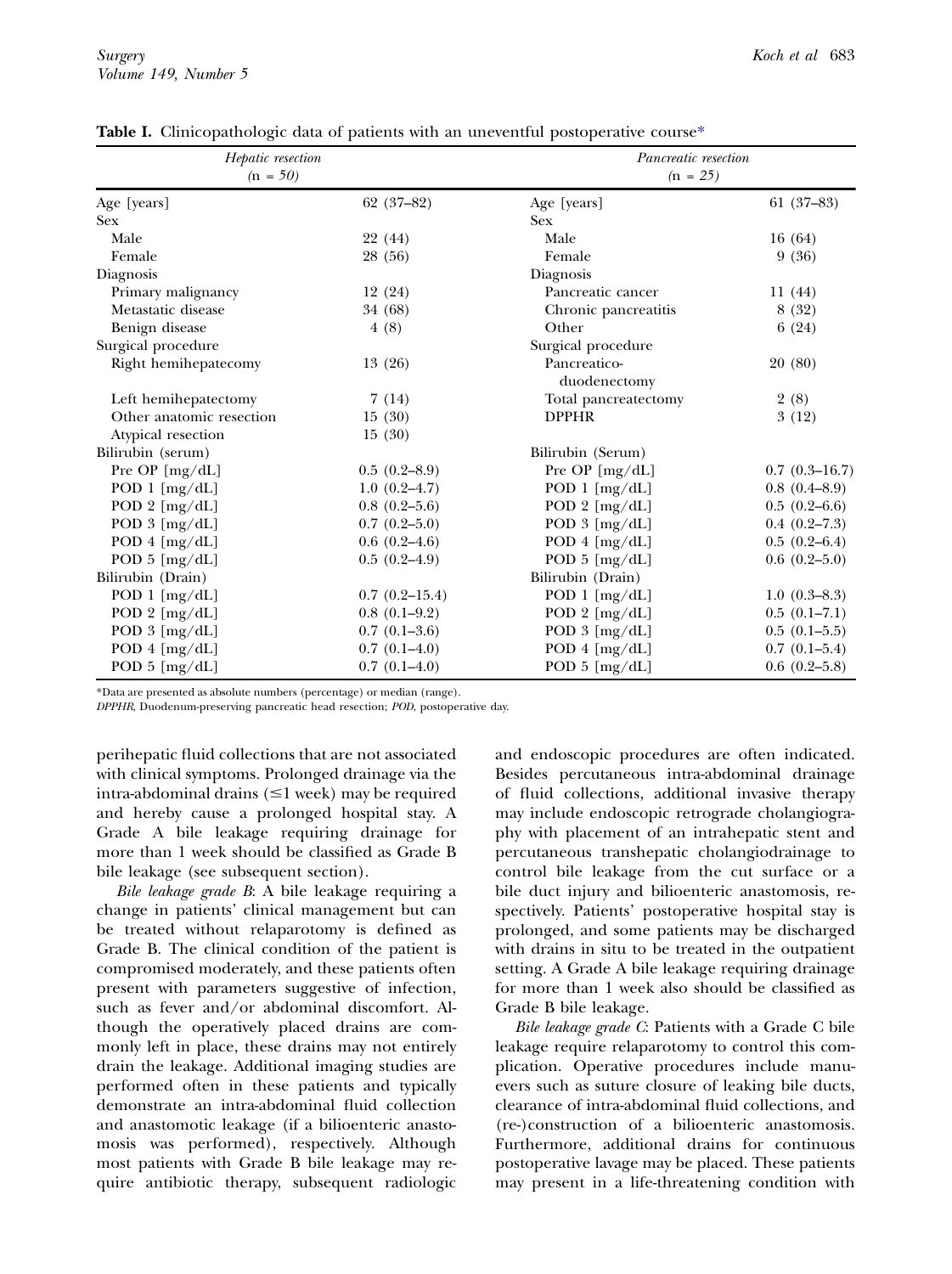<span id="page-4-0"></span>

Fig. Perioperative bilirubin concentrations in the serum and drain fluid of patients after  $(A)$  hepatic resection and (B) pancreatic resection requiring pancreatoenterostomy. Grey bars indicate serum bilirubin levels. Black bars indicate bilirubin levels in the drain fluid. Data are presented as median and upper range. Bilirubin levels are presented as mg/dL.

Table II. Consensus proposal of the ISGLS for a definition and grading of bile leakage after hepatobiliary and pancreatic surgery

| Bile leakage is defined as fluid with an increased bilirubin concentration in the abdominal drain<br>or in the intra-abdominal fluid on or after postoperative day 3, or as the need for radiologic                 |
|---------------------------------------------------------------------------------------------------------------------------------------------------------------------------------------------------------------------|
| intervention (ie, interventional drainage) because of biliary collections or relaparotomy resulting<br>from bile peritonitis.                                                                                       |
| Increased bilirubin concentration in the drain or intra-abdominal fluid is defined as a bilirubin<br>concentration at least 3 times greater than the serum bilirubin concentration measured at the<br>same time.    |
|                                                                                                                                                                                                                     |
| Bile leakage requiring no or little change in patients' clinical management                                                                                                                                         |
| Bile leakage requiring a change in patients clinical management (eg, additional diagnostic or<br>interventional procedures) but manageable without relaparotomy, or a Grade A bile leakage<br>lasting for $>1$ week |
| Bile leakage requiring relaparotomy                                                                                                                                                                                 |
|                                                                                                                                                                                                                     |

severe abdominal pain or bile peritonitis. Their clinical condition might be complicated by single or multiorgan failure. These patients often require treatment in a critical care facility. Radiologic imaging is performed and usually shows signs of either an intra-abdominal fluid collection or an anastomotic leakage (in case of hepaticoenterostomy). Radiologic and/or endoscopic interventions may have been performed already in patients with Grade C bile leakage. The postoperative course of the patients is prolonged, and secondary postoperative complications (eg, abdominal wound infection) may result.

Early postoperative bile leakage after hepaticoenterostomy (without previous radiologic imaging or intervention) may represent a special indication for immediate operative intervention and reconstruction of the bilioenteric anastomosis. Even though the clinical condition of these patients might be less severe, they also should be classified as having Grade C bile leakage because of the invasiveness of required therapy.

The common clinical characteristics of patients with bile leakage and the main parameters for grading bile leakage are presented in [Table III.](#page-5-0)

Validation of the definition and grading of bile leakage after hepatic and pancreatic resection. The proposed definition of bile leakage together with the grading of severity were applied to a consecutive series of patients who underwent hepatic resection ( $n = 70$ ) and pancreatic resection  $(n = 50)$  to assess its applicability and for the purpose of validation [\(Table IV\)](#page-5-0). In patients with hepatic resection, bile leakage was found in 11 (16%) patients, whereas Grades A, B, and C bile leakage were present in  $4(6\%)$ , 6 (9%), and 1 (1%) patients, respectively. The hospital stay of patients with Grade B bile leakage (20; 16–26 days) was prolonged compared with patients with Grade A leakage (9.5; 7.5–14.5 days) ( $P = .03$ ). In patients with pancreatic resection, bile leakage occurred in 5 (10%) patients. The severity of bile leakage in these patients was classified as Grade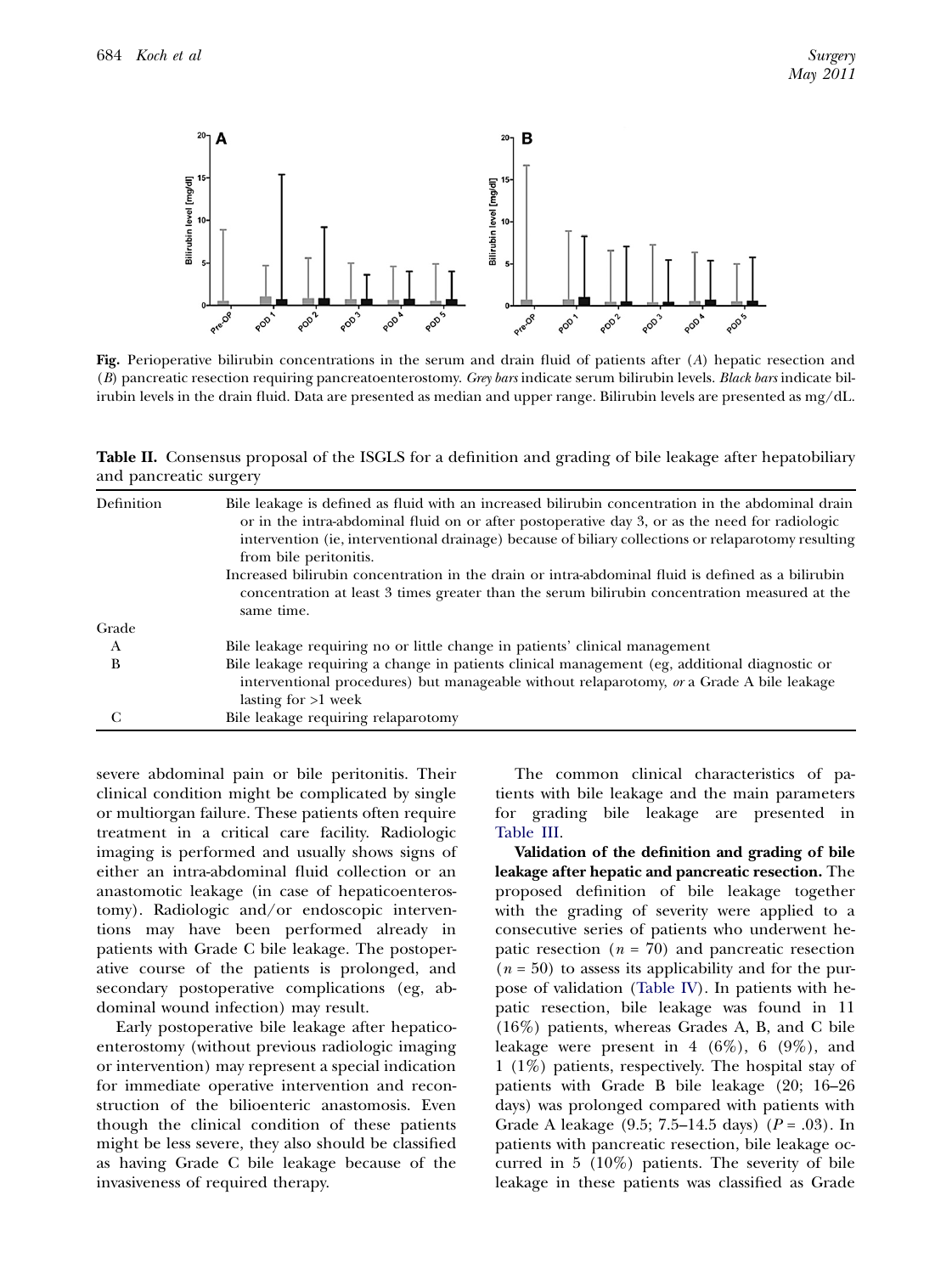|                                                                      | Grade A         | Grade B                                                 | Grade C                                                                                                    |
|----------------------------------------------------------------------|-----------------|---------------------------------------------------------|------------------------------------------------------------------------------------------------------------|
| Clinical condition                                                   | Mildly impaired | Moderately impaired                                     | Severely impaired                                                                                          |
| Clinical symptoms                                                    | Commonly no     | May have abdominal<br>pain and/or signs of<br>infection | Life-threatening condition<br>with possible single or<br>multi-organ failure and/or<br>biliary peritonitis |
| Persistent drainage<br>$(>1$ week)                                   | No.             | Commonly yes                                            | Yes                                                                                                        |
| Need for diagnostic<br>assessment                                    | No.             | Commonly yes                                            | Yes                                                                                                        |
| Radiologic imaging<br>positive (eg, bilioma,<br>abscess, or leakage) | Possibly yes    | Commonly yes                                            | Commonly yes                                                                                               |
| Radiologic or endoscopic<br>intervention                             | No              | Commonly yes*                                           | No/Yes                                                                                                     |
| Relaparotomy                                                         | N <sub>o</sub>  | No                                                      | Yes                                                                                                        |
| Prolonged hospital stay                                              | Commonly no     | Commonly yes                                            | Yes                                                                                                        |

<span id="page-5-0"></span>Table III. Common clinical characteristics of patients and main parameters for grading of bile leakage

\*Patients with a Grade A bile leakage persisting for >1 week are diagnosed with Grade B leakage regardless of the need for therapeutic intervention.

|  |  |  |  |  |  | Table IV. Clinicopathologic data of the validation cohorts* |  |
|--|--|--|--|--|--|-------------------------------------------------------------|--|
|--|--|--|--|--|--|-------------------------------------------------------------|--|

| Hepatic resection<br>$(n = 70)$ |             | Pancreatic resection<br>$(n = 50)$ |              |  |
|---------------------------------|-------------|------------------------------------|--------------|--|
| Age [years]                     | $58(28-81)$ | Age [years]                        | 62 $(42-85)$ |  |
| <b>Sex</b>                      |             | <b>Sex</b>                         |              |  |
| Male                            | 41 (59)     | Male                               | 32 (64)      |  |
| Female                          | 29 (41)     | Female                             | 18 (36)      |  |
| Diagnosis                       |             | Diagnosis                          |              |  |
| Primary malignancy              | 16 (23)     | Pancreatic cancer                  | 20 (40)      |  |
| Metastatic disease              | 42(60)      | CCC                                | 5(10)        |  |
| Benign disease                  | 12(17)      | Chronic pancreatitis               | 9(18)        |  |
|                                 |             | Other                              | 16(32)       |  |
| Surgical procedure              |             | Surgical procedure                 |              |  |
| Right hemihepatecomy            | 17 (23)     | Pancreatico-                       | 35(70)       |  |
|                                 |             | duodenectomy                       |              |  |
| Left hemihepatectomy            | 17 (23)     | Total pancreatectomy               | 11 (22)      |  |
| Other anatomic resection        | 22 (32)     | <b>DPPHR</b>                       | 4(8)         |  |
| Atypical resection              | 16(22)      |                                    |              |  |
| Hospital stay [days]            | $11(6-76)$  | Hospital stay [days]               | $14(9-69)$   |  |
| Bile leakage severity           | 11(16)      | Bile leakage severity              | 5(10)        |  |
| Grade A                         | 4(6)        | Grade A                            | 2(4)         |  |
| Grade B                         | 6(9)        | Grade B                            | 2(4)         |  |
| Grade C                         | 1(1)        | Grade C                            | 1(2)         |  |

\*Data are presented as absolute numbers (percentage) or median (range).

CCC, Cholangio cellular carcinoma.

A, B, and C in 2 (4%), 2 (4%), and 1 (2%) patients, respectively.

To determine whether the applied threshold to define bile leakage was appropriate and clinically meaningful, we performed additional exploratory analyses using lesser and greater cut-off values (''2-times'' and ''4-times'' the serum bilirubin concentration) for the diagnosis of bile leakage.

The lesser threshold ("2-times") resulted in an increased number of patients with bile leakage after hepatic resection ( $n = 14, 20\%$ ), which was caused by more patients graded as Grade A bile leakage ( $n = 7, 10\%$ ), whereas no difference was noted in the number of patients with Grade B and C bile leakage. This effect was more pronounced after pancreatic resections in which 19 (38%) patients would have developed a bile leakage. A total of 16 (32%) of these patients had Grade A bile leakage if the diagnosis was based on the lesser threshold ("2-times").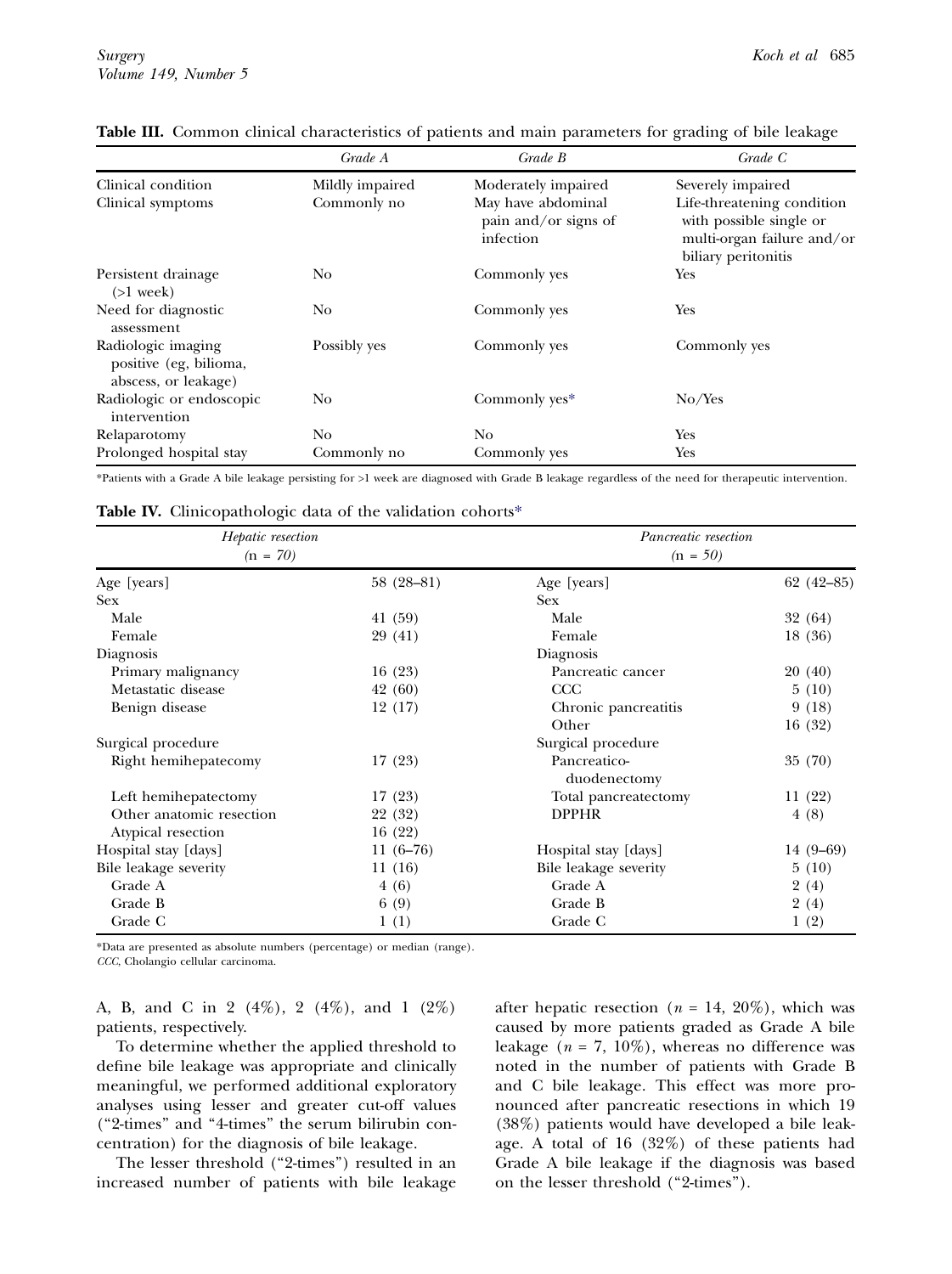Bilirubin concentrations in the drain fluid 4 times the serum bilirubin concentration revealed results that were identical to the 3-times cut-off with respect to the number of patients with bile leakage and those with the various grades of severity.

## DISCUSSION

Bile leakage may develop after a broad range of operative interventions of the gallbladder, bile ducts, and liver. Despite improvements in operative technique and perioperative care in the field of hepatic and pancreatic operative therapy, bile leakage remains a major source of concern because of its potential impact on patients' outcome. The clinical presentation of bile leakage varies from asymptomatic drainage of biliary fluid to life-threatening conditions such as biliary sepsis and massive hemorrhage. Furthermore, accumulating evidence suggests that surgical complications impair long-term prognosis of patients undergoing a hepatobiliary operation for malignant disease.[5-8](#page-7-0) The impact of bile leakage on the outcome of patients undergoing hepatobiliary and pancreatic operations may explain why this complication is used frequently to evaluate operative interventions. Because valid comparison of the results from different techniques and studies requires standardized definition of outcomes, an increasing interest has been developing among gastrointestinal surgeons to generate uniform definitions and grading of the severity of postoperative outcome parameters after various operative procedures. For pancreatic operations, uniform definitions of the most relevant complications, such as postoperative pancreatic fistula, postpancreatectomy hemorrhage, and delayed gastric emptying, already have been formulated and accepted internationally.[11-13](#page-7-0) Our literature search, however, revealed that a uniform definition of bile leakage after hepatobiliary and pancreatic operative therapy has not yet been established. This finding is in accordance with a systematic review published in 2001 that demonstrated a lack of universally accepted definitions of anastomotic leak after various kinds of gastrointestinal operations.<sup>[29](#page-8-0)</sup>

Most definitions identified by our literature search applied various cut-off levels of bilirubin concentration in the drain fluid to define the presence of bile leakage. These cut-off values, however, were chosen arbitrarily. For the purpose of the present definition, we considered the postoperative changes of bilirubin concentrations in the serum and drain fluid of patients undergoing hepatic and pancreatic resection who had an

uneventful postoperative course. The bilirubin concentrations in the drain fluid and serum to be used for the diagnosis of bile leakage is subject of ongoing discussion among hepatobiliary and pancreatic surgeons. This finding may in part be explained by the limited number of studies assessing bilirubin concentrations in the drain fluid.

Considering the natural postoperative course of bilirubin concentrations in the serum and drain fluid, we suggest defining bile leakage after hepatobiliary and pancreatic resection as discharge of fluid with a bilirubin concentration at least 3 times greater than the serum bilirubin concentration via the intra-abdominal drains on or after postoperative day 3. Regardless of the initial bilirubin concentration via the operatively placed drains, the need for radiologic (ie, interventional drainage) or operative intervention (ie, relaparatomy) for biliary collections or biliary peritonitis also defines the diagnosis of bile leakage.

Although most identified studies defined bile leakage using cut-off levels for bilirubin concentrations in the drain fluid, several studies suggested the volume of drain fluid to identify bile leakage. We decided deliberately not to include the volume of drain fluid in our definition of bile leakage because it may be confounded by ascites or lymphatic fistula. We are well aware that these factors also may affect the concentration of bilirubin in the drain fluid. Because of the low bilirubin levels in the drain fluid of patients with an uneventful postoperative course, we are, however, confident that definition of bile leakage using the bilirubin concentration still may be applicable irrespective of the amount of concomitant ascites. Because intraoperative drains usually are placed in the operative field near the site of hepatic transection or in close proximity to a bilioenteric anastomosis, concomitant ascites is unlikely to change bilirubin concentrations in the drain fluid substantially.

The severity of bile leakage (ie, its impact on patients' well-being) may vary considerably. Our literature search revealed that only few studies graded the severity of this complication to provide a more accurate picture of patients' clinical condition. In addition to criteria needed for the diagnosis of bile leakage, classification of severity is required to evaluate and compare the results from different studies. In accordance with the clinical grading system proposed by Bruce et al, we suggest grading the severity of bile leakage based on the impact on patients' clinical management. Although asymptomatic bile leakage resulting in no change in patients' clinical pathway represents a Grade A bile leakage, bile leakage that requires therapeutic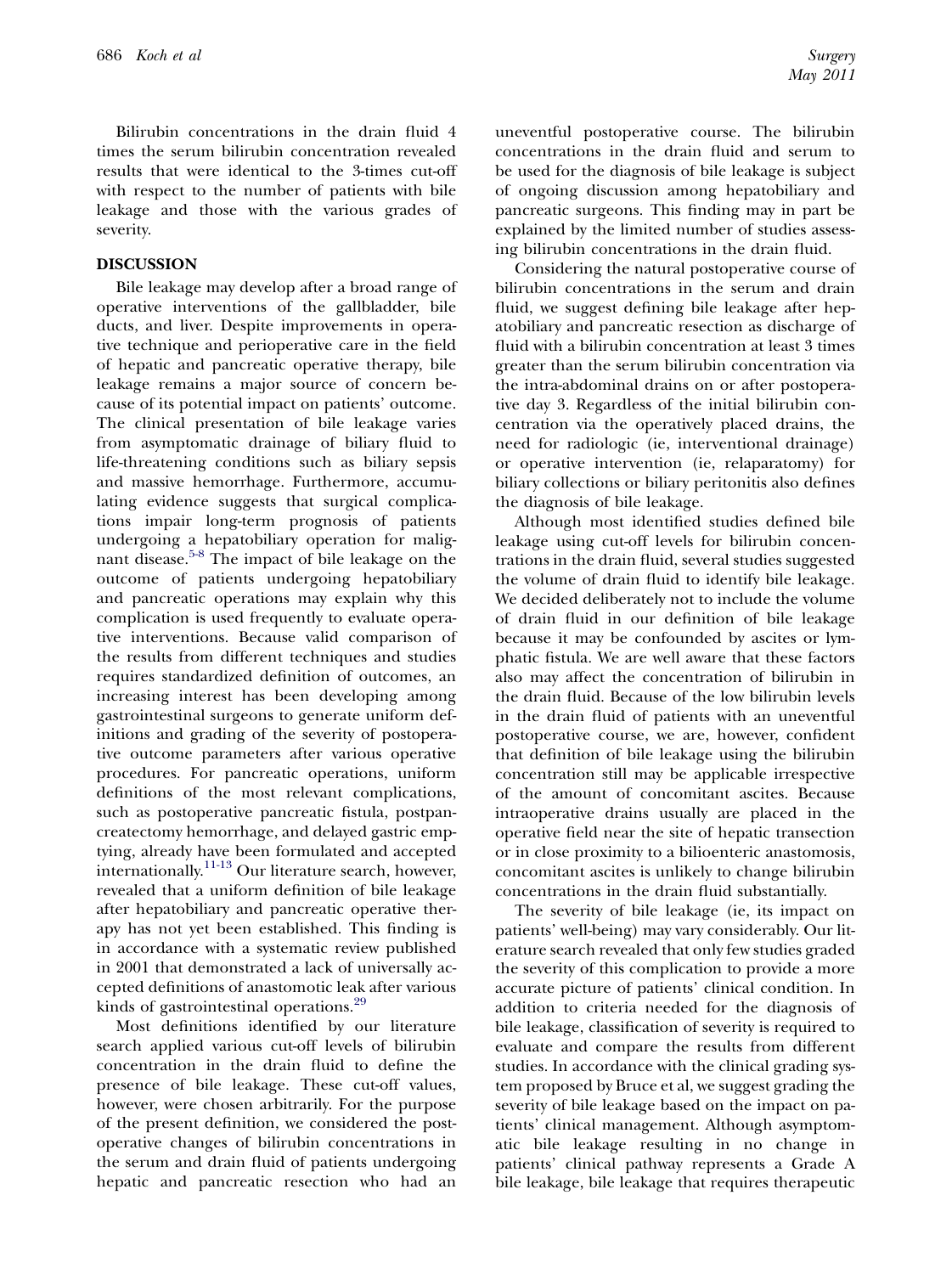<span id="page-7-0"></span>intervention but can be managed with and without relaparotomy should be considered Grade B and Grade C, respectively. Our Grade A and C bile leakage may be comparable with the "radiologic leak" and ''clinical major leak'' proposed by Bruce et al,<sup>[29](#page-8-0)</sup> whereas our Grade B leakage differs from what these authors label a "clinical minor leak." Despite the presence of clinical symptoms such as fever and increased white blood cell count, these authors did not consider a change in patients' clinical management. As suggested for our Grade B leakage, we are convinced that these patients usually undergo subsequent diagnostic procedures and are treated frequently with antibiotics and interventional drainage, respectively. It also should be noted that chronic use of antibiotics does not change the grade of bile leakage from Grade B to Grade C unless a relaparotomy is required. Moreover, no evidence has been found to support the use of chronic antibiotic therapy in patients with bile leakage. In another study, bile leakage was divided into 4 groups based on the results of postoperative fistulograms.[26](#page-8-0) Most institutions do not perform routine radiologic imaging and/or fistulography in all patients with suspected bile leakage; therefore, this classification may not be as useful in all patients. We also did not classify bile leakage based on the location of leakage (eg, liver surface or bile duct) as suggested by other authors,<sup>[28](#page-8-0)</sup> because the severity of leakage is usually not determined by its origin. Furthermore, the bilirubin concentration in the drain fluid does not necessarily reflect patients' clinical condition and therefore was not considered in our grading of severity, although it is important for making the actual diagnosis of bile leakage. Any application of the present grading of severity requires accurate reporting with respect to the numbers of patients who received an abdominal drain.

In conclusion, we suggest a definition and grading of severity to standardize reporting of bile leakage after hepatobiliary and pancreatic operative therapy. The proposal was developed based on objective patient data to ensure external validity. This classification, however, requires prospective validation, as has been carried out for the definition and severity grading of postoperative pancreatic fistula.[30](#page-8-0) One should note that application of this proposed definition as well as grading of severity relies on commonly acquired data during routine management of patients undergoing an operation for hepatobiliary or pancreatic diseases. The present proposal complies with previous classifications of surgical complications<sup>11-14,31</sup> and is easily applicable in clinical practice. Use of this classification

should allow comparison of results from future clinical studies and should enable the medical and surgical community to assess the outcomes of studies better and to evaluate novel treatments.

### REFERENCES

- 1. Poon RT, Fan ST, Lo CM, Liu CL, Lam CM, Yuen WK, et al. Improving perioperative outcome expands the role of hepatectomy in management of benign and malignant hepatobiliary diseases: analysis of 1222 consecutive patients from a prospective database. Ann Surg 2004;240:698-708.
- 2. Buchler MW, Wagner M, Schmied BM, Uhl W, Friess H, Z'graggen K. Changes in morbidity after pancreatic resection: toward the end of completion pancreatectomy. Arch Surg 2003;138:1310-4.
- 3. Rahbari NN, Wente MN, Schemmer P, Diener MK, Hoffmann K, Motschall E, et al. Systematic review and metaanalysis of the effect of portal triad clamping on outcome after hepatic resection. Br J Surg 2008;95:424-32.
- 4. Reed DN Jr, Vitale GC, Wrightson WR, Edwards M, McMasters K. Decreasing mortality of bile leaks after elective hepatic surgery. Am J Surg 2003;185:316-8.
- 5. Schiesser M, Chen JW, Maddern GJ, Padbury RT. Perioperative morbidity affects long-term survival in patients following liver resection for colorectal metastases. J Gastrointest Surg 2008;12:1054-60.
- 6. Chok KS, Ng KK, Poon RT, Lo CM, Fan ST. Impact of postoperative complications on long-term outcome of curative resection for hepatocellular carcinoma. Br J Surg 2009;96:81-7.
- 7. Farid SG, Aldouri A, Morris-Stiff G, Khan AZ, Toogood GJ, Lodge JP, et al. Correlation between postoperative infective complications and long-term outcomes after hepatic resection for colorectal liver metastasis. Ann Surg 2010;251:91-100.
- 8. Ito H, Are C, Gonen M, D'Angelica M, DeMatteo RP, Kemeny NE, et al. Effect of postoperative morbidity on long-term survival after hepatic resection for metastatic colorectal cancer. Ann Surg 2008;247:994-1002.
- 9. Erdogan D, Busch OR, van Delden OM, Rauws EA, Gouma DJ, van Gulik TM. Incidence and management of bile leakage after partial liver resection. Dig Surg 2008;25:60-6.
- 10. de Castro SM, Kuhlmann KF, Busch OR, van Delden OM, Lameris JS, van Gulik TM, et al. Incidence and management of biliary leakage after hepaticojejunostomy. J Gastrointest Surg 2005;9:1163-71.
- 11. Bassi C, Dervenis C, Butturini G, Fingerhut A, Yeo C, Izbicki J, et al. Postoperative pancreatic fistula: an international study group (ISGPF) definition. Surgery 2005;138:8-13.
- 12. Wente MN, Veit JA, Bassi C, Dervenis C, Fingerhut A, Gouma DJ, et al. Postpancreatectomy hemorrhage (PPH): an International Study Group of Pancreatic Surgery (ISGPS) definition. Surgery 2007;142:20-5.
- 13. Wente MN, Bassi C, Dervenis C, Fingerhut A, Gouma DJ, Izbicki JR, et al. Delayed gastric emptying (DGE) after pancreatic surgery: a suggested definition by the International Study Group of Pancreatic Surgery (ISGPS). Surgery 2007; 142:761-8.
- 14. Rahbari NN, Weitz J, Hohenberger W, Heald RJ, Moran B, Ulrich A, et al. Definition and grading of anastomotic leakage following anterior resection of the rectum: a proposal by the International Study Group of Rectal Cancer. Surgery 2010;147:339-51.
- 15. Rahbari NN, Zimmermann JB, Koch M, Bruckner T, Schmidt T, Elbers H, et al. IVC CLAMP: infrahepatic inferior vena cava clamping during hepatectomy--a randomised